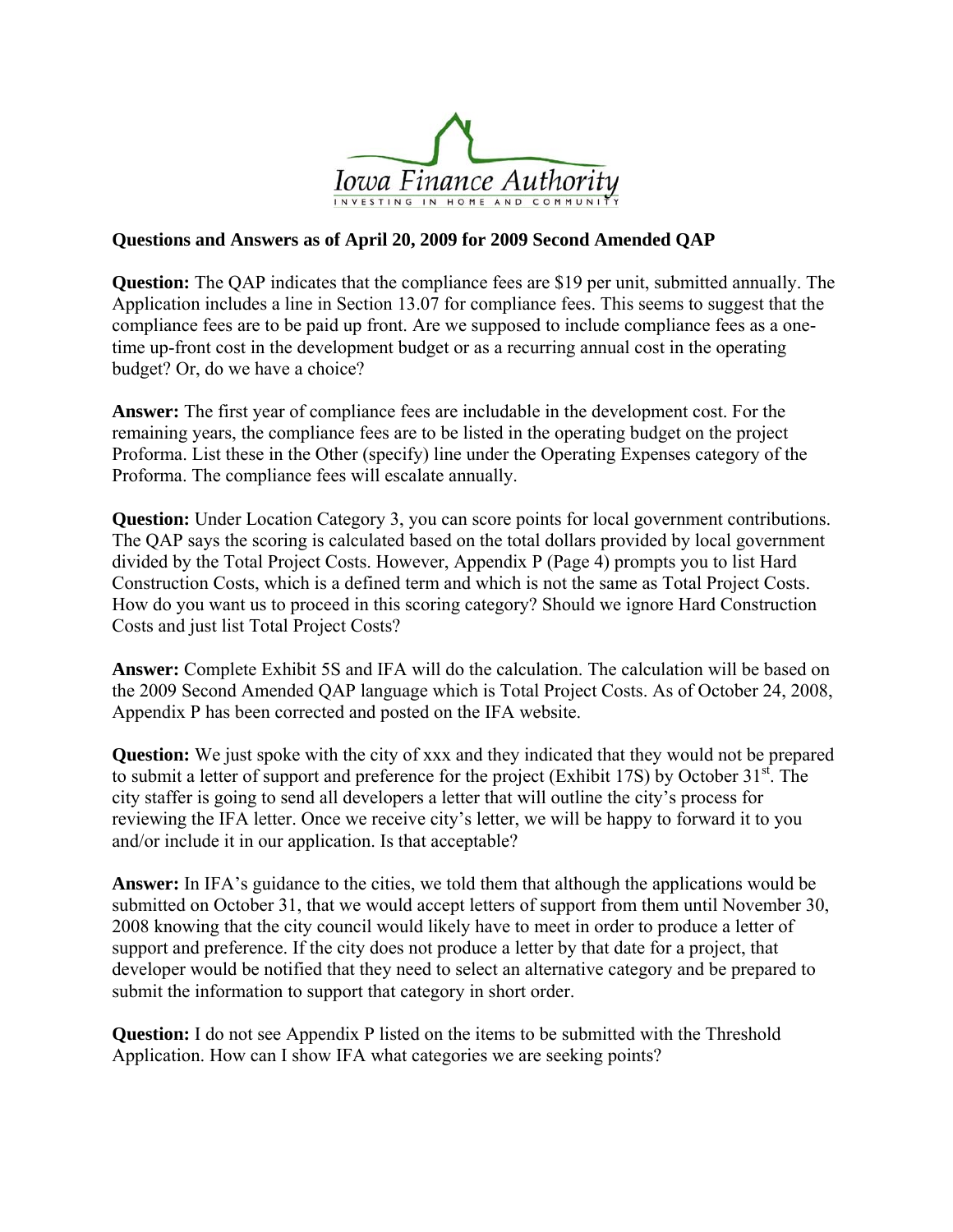**Answer:** IFA uses the information in Appendix O to determine the score of a project. Although we do not require Appendix P to be submitted with your application, several people have asked if they could to indicate the areas that they are seeking points. If you wish to submit Appendix P, place a tab and the document behind all of the exhibits in your application notebook. We will also accept Appendix L and M if you wish to submit them. Use the same process as described for Appendix P.

**Question:** Under Section 15.01 of the Application there are drop down boxes for the type of loan. What abbreviations should we use for Type of Loan for Section 15.02?

**Answer:** Use the following abbreviations to describe Type of Loan:

B – Bond Financing CDBG – Community Development Block Grant CONV – Conventional Financing FED – Federal Financing/Guarantee HOME – HOME LG – Local Government OE – Owner Equity P – Private TEB – Tax-Exempt Bond Financing Other (must describe)

**Question:** Can you provide the most recent number of approved FEMA applicants by county?

**Answer:** A list of counties and approved applicants, as of October 21, 2008, are provided below:

| <b>County</b>     | # of FEMA approved individual |
|-------------------|-------------------------------|
|                   | assistance applicants         |
| <b>Black Hawk</b> | 4295                          |
| Benton            | 549                           |
| <b>Bremer</b>     | 1242                          |
| <b>Butler</b>     | 1439                          |
| Cerro Gordo       | 1748                          |
| Delaware          | 351                           |
| Des Moines        | 317                           |
| Dubuque           | 386                           |
| Floyd             | 538                           |
| Hancock           | 395                           |
| Hardin            | 401                           |
| Johnson           | 1519                          |
| Linn              | 8994                          |
| Louisa            | 608                           |
| Marshall          | 464                           |
| Montgomery        | 369                           |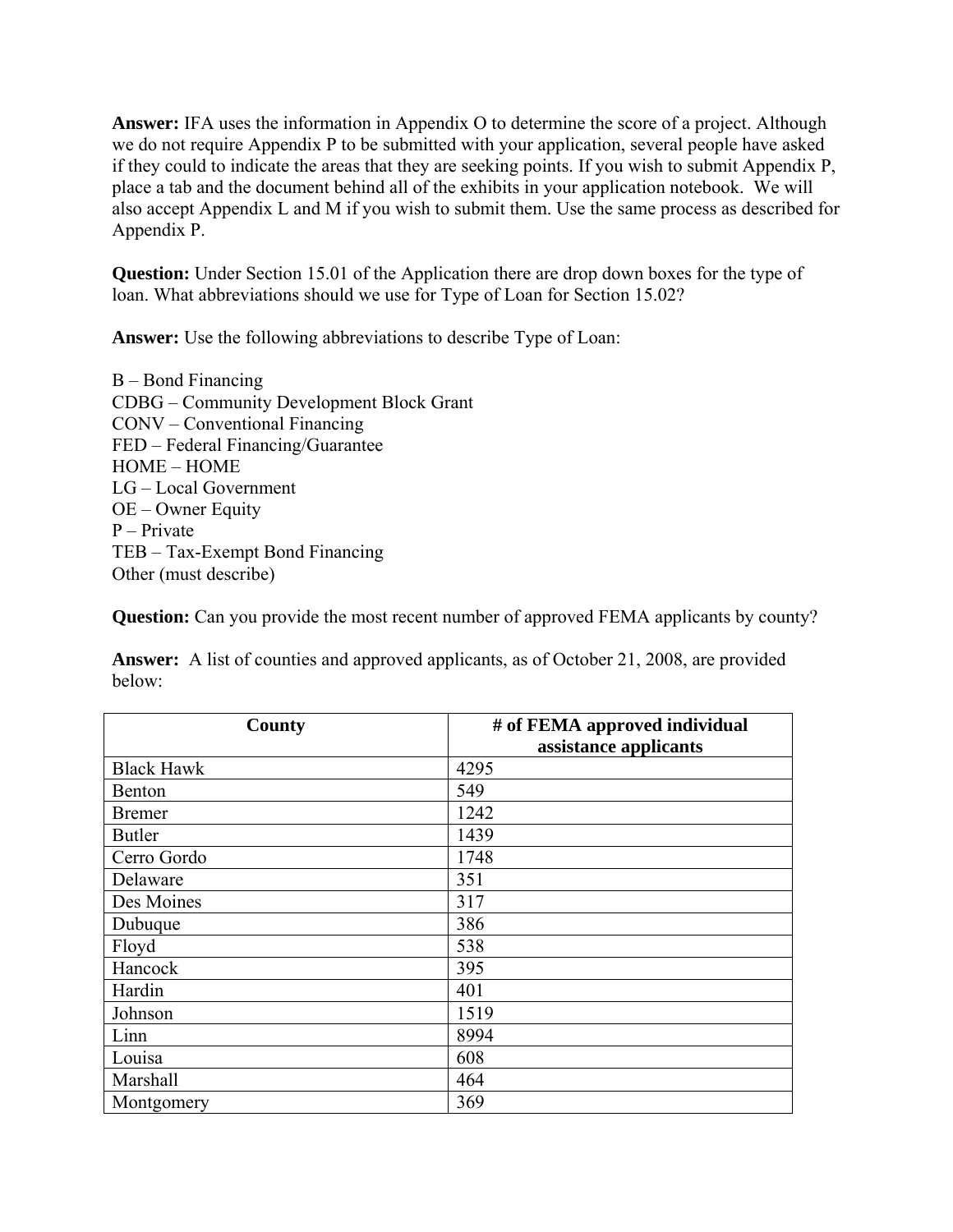| Muscatine     | 398  |
|---------------|------|
| Page          | 383  |
| Polk          | 4335 |
| Pottawattamie | 454  |
| Scott         | 692  |
| Union         | 671  |
| Wapello       | 525  |
| Warren        | 454  |
| Webster       | 355  |
| Winneshiek    | 509  |

**Question:** I assume that if we're providing an exercise room for the first phase of project that we cannot count it for the second phase of a project, even though both phases have access to the amenities of the other phase. Is that correct?

**Answer:** Yes. Amenities provided in Phase 1 do not count as points for the Phase 2 application.

**Question:** If we submit a project for 96 units in two sites (it becomes a scattered site) can we implement it in phases? One investor wants to know if the can build one building and then when lease up is acceptable, we can start on the second. If this is acceptable, can we delay our reservation fee until we begin with the second site?

**Answer:** Construction must begin within 18 months and the project must be placed in service within 24 months. The reservation fee is due upon approval by the IFA board. You may certainly submit a phased project but, as you have described, not as a scattered site.

**Question:** We submitted a pre-application for market study, but now with the changes to the QAP, we want to make some changes to the application. How should we proceed? Should we have the market study analyst start to make the changes to our study?

**Answer:** Exhibit 8T (Market Study Change Information) is required for everyone who submitted a Pre-Application. If you are making changes to your project, you will need to provide that information on this form. IFA will forward it to your assigned market study provider and they will update your market study accordingly. *Do not contact the market study provider directly for this.* The market study provider will determine the fee for the updated market study and will bill you directly.

**Question:** We did not submit a pre-application for market study. How do we order a market study now?

**Answer:** You are required to submit Exhibit 9T (Market Study Application with attachments), and the applicable market study fee with your Application.

**Question:** If I had a market study prepared in 2007 for a proposed project that was submitted for the 2008 Competitive LIHTC Round, can this market study just be updated?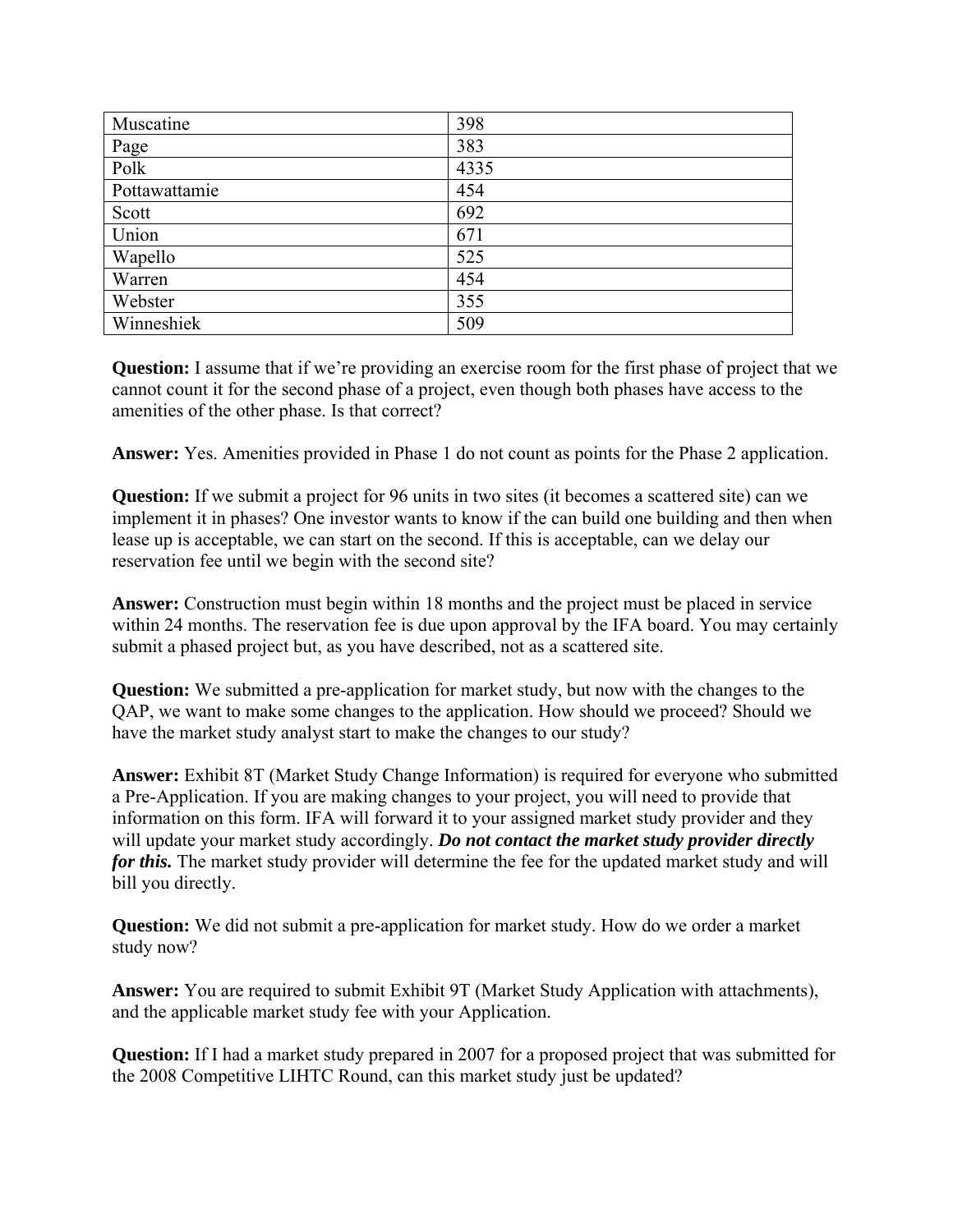**Answer:** If you did not submit a Pre-Application by 9-3-08, and you are requesting an updated market study rather than a new market study:

- You must provide Exhibit 9T (Market Study Application with attachments) with your Application. (You do not need to provide the market study fee.) *Do not contact the market study provider directly.*
- You must provide a letter with the exhibit requesting an updated market study. The letter must include the date the last market study was prepared and the name of the market study provider. *The market study provider must be one of IFA's current market study providers. If the market study was prepared by a market study provider that is not a current provider, an updated market study is not an option as a new market study will be required.*
- The market study provider will determine whether an updated or a new market study is warranted. If an updated study is allowed, the market study provider will determine the fee and bill the Applicant directly for it. If a new market study is needed, IFA will contact the Applicant requesting the applicable fee.

## **Questions and Answers as of September 23, 2008 (answers still apply to 2009 Second Amended QAP)**

**Question:** Our unit mix is exclusively units that would have income restrictions of 30%, 40%, and 50%. Example: There are 5 one-bedroom units with a 30% rent restriction and a 30% income restriction. I'm underwriting a "street rent" of \$235, plus the utility allowance of \$64, yielding a total of \$299, or under the \$301 maximum LIHTC rent. First, that household would need to be at or below 30% income. Second, because of a rental assistance contract with Rural Development, that resident would pay 30% of their income for rent, up to a maximum of \$235 (to stay within the maximum LIHTC rent, adjusted for the utility allowance), and the projectbased rental assistance would pay the difference between what the resident pays and the actual \$585 basic rent. If the resident pays \$100, the rental assistance would pay \$485. For these 5 onebedroom units, the resident would have a 30% income and would pay no more than the 30% LIHTC rent, adjusted for the utility allowance. All of the other units are structured similarly. If all of the units have "street rents" that are below the FMR, adjusted for the utility allowance, and all of the units have income restrictions where the tenants wouldn't pay more than the FMR, adjusted for the utility allowance, then would we also receive 20 points under "Resident Profile Category 5"?

**Answer:** You are not eligible for this category unless the actual rents (subsidy + rent charged to tenant) are at or below HUD Fair Market Rent for the life of the project. Based on the rent amounts that you show above, you are NOT eligible for this scoring category.

**Question:** I was wondering whether a project based Section 8 project was able to claim the points for Rent Reasonableness if all the tenants designated as tax credit low income tenants are paying below the fair market rent for the county of residence? The project based rent may be higher than the fair market rents.

QAP Part A, Section 6 Resident Profile:

Category 5. Rent Reasonableness 20 points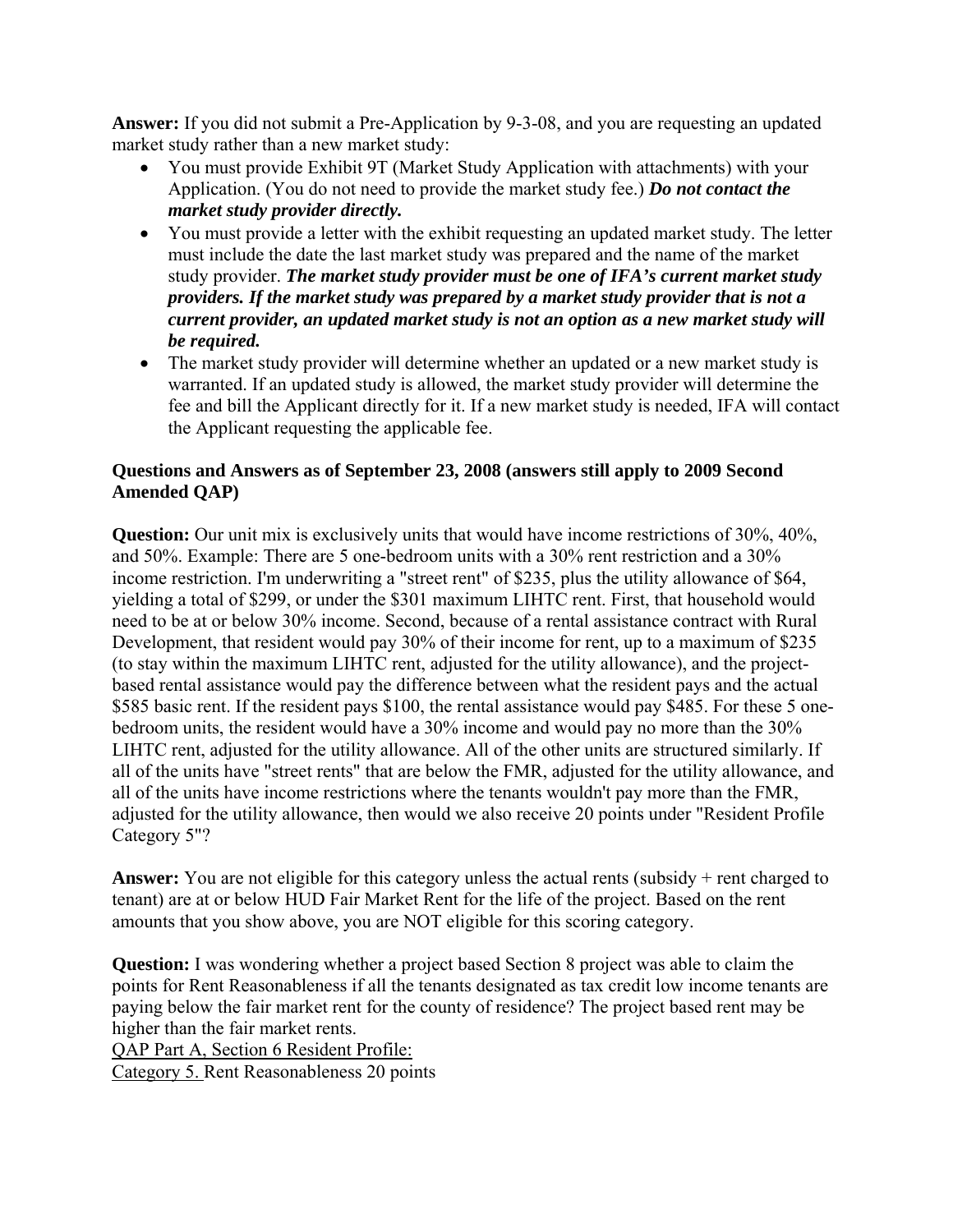Rents for one hundred percent (100%) of the Low-Income Units are set at or below one hundred percent (100%) of fair market rent for the county of residence, as established annually by HUD.

Answer: You are not eligible for this category unless the actual rents (subsidy + rent charged to tenant) are at or below HUD Fair Market Rent for the life of the project. Points for this category are not awarded based on the amount that the tenant pays.

**Question:** On Appendix L -- IFA Required Threshold and Set-Aside Exhibit Checklist. Exhibit 15T is an executed copy of the Consultant Agreement. Is this the agreement for the energy consultant?

**Answer:** No. There is no requirement to provide a copy of the agreement with the energy consultant. Exhibit 15T is the agreement for the development consultant listed on Line 6.12 of the 2009 LIHTC Threshold Application.

**Question:** We are going through our self-scoring and have a question under Category 1 Market Appeal and Category 4 Construction/Unit Characteristics of Building Characteristics. These categories have a range of points for Health and Wellness Program On-Site, Exterior Construction: Aesthetics and Exterior Construction: Durability. Is there any guidance on what a project needs to do in these categories to get the max points particularly because this project is a rehab project too and this may somewhat limit what we can do?

**Answer:** Exhibit 6S provides guidance on market appeal characteristics, and Exhibit 9S provides guidance on construction/unit characteristics. Both categories provide an array of choices for some categories such as Health and Wellness Program On-Site, Exterior Construction: Aesthetics, and Exterior Construction: Durability. IFA would encourage you to visit with your architect about the cost and viability of any characteristics that you select in either category.

IFA has received comments from developers that some point categories favor projects that are being rehabilitated while others favor new construction. It is IFA's intent that a project's score should reflect those characteristics that are best suited to the long term viability of the project.

**Question:** To score points under "Building Characteristics Category 6", is it acceptable for the building permit to have contingencies? For example, could there be a contingency that the building permit is revoked if the project isn't awarded LIHTCs on March 4th (or some other date, if a delay occurs)?

**Answer:** The building permit must demonstrate that the developer can begin construction immediately following the date of the tax credit reservation.

**Question:** I have a question regarding the QAP Section 8.8 – Changes in General Partner, Majority Shareholder or Managing Member:

We are anticipating we will submit our application with a co-managing member. However, we are uncertain whether the "co" will be in the final structure. One managing member will stay the same but this "co" may drop out. It is my understanding that as long as we notify IFA and there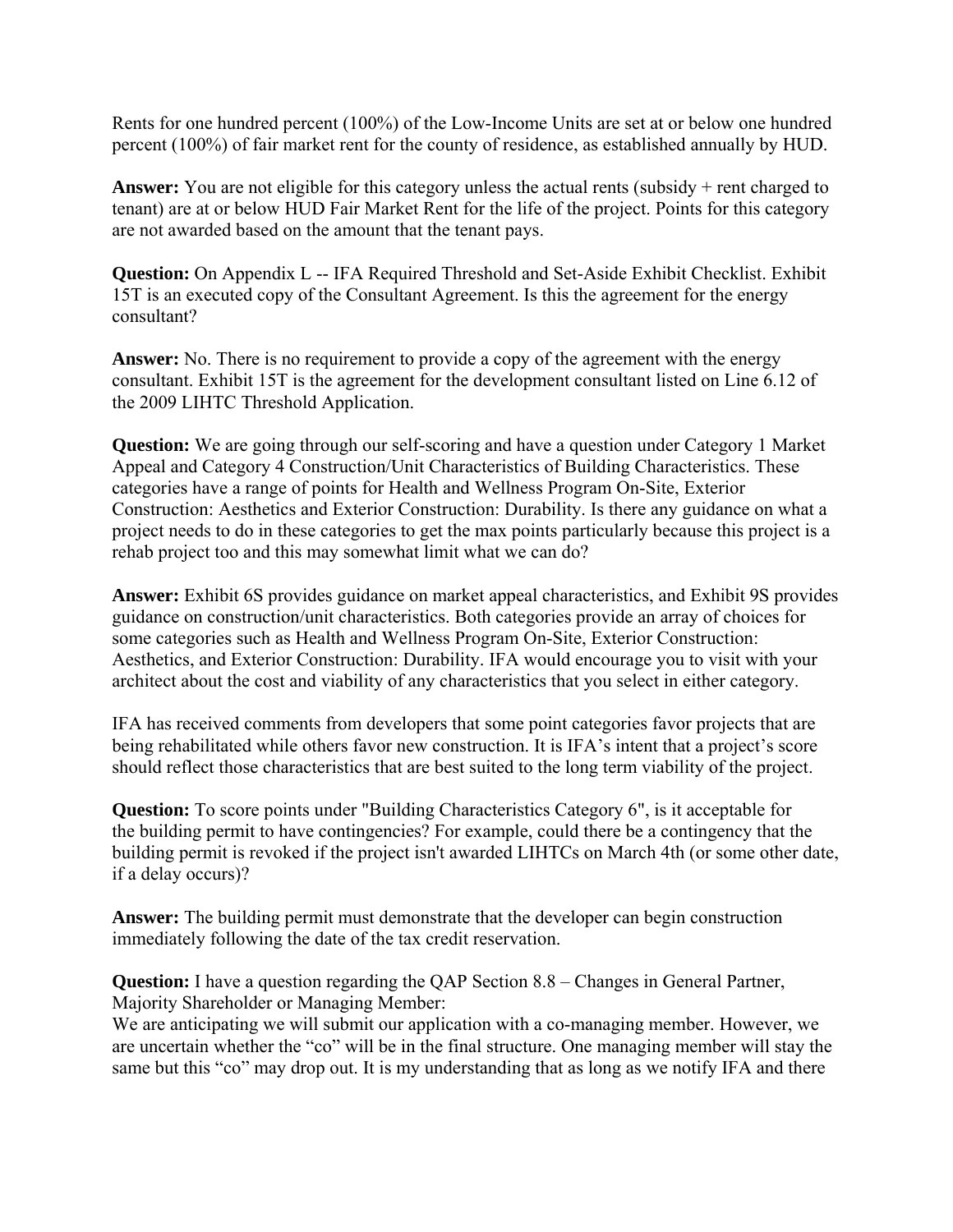aren't any issues with the remaining managing member that this would be an allowable change, is that right?

**Answer:** There are two issues of concern with this proposal. First of all, IFA would be wary of this type of arrangement because of the limit on the tax credit cap for a single developer. We would ask the question, "Is this developer seeking to get around the tax credit cap by initially listing a co-developer?" Secondly, IFA has to approve any change in the general partner, majority shareholder, or managing member prior to the change being made. We are unlikely to allow such a change to any of these parties prior to the issuance of Form 8609, with the exception of changes made to complete the syndication of the tax credits. The reason that we do not allow a substitution or removal of the General Partner or Co-General Partner (or the equivalent) is that IFA is evaluating the application based on the ownership as proposed. We expect this same ownership to stay with the project until Form 8609 is issued.

**Question:** For Threshold Items 4T and 5T, does IFA want the actual entities to be set-up now OR can these be the temporary ownership entity (applicant – xxxx Management, Inc.) as per the offer before assignment?

**Answer:** See the 2009 QAP, Section 5, Threshold Requirements. "5.2, Legal Ownership Entity. The Ownership Entity must be formed prior to submission of the Threshold Application. For the purposes of the Application, the Applicant is the Ownership Entity."

**Question:** Exhibit 1SA – does this form need to be filled out if we're going in under general – support services housing? There isn't a box to select general set-aside.

**Answer:** For the tabs marked 1SA through 5SA in the threshold application 3-ring binder, place a sheet that says "not applicable" behind each tab.

**Question:** The Appendix M I'm a little confused by also. It says "If meets threshold, check "Yes". However the "Requirement" than says Yes/No/N/A and it seems like you are supposed to answer yes or no to "New Developer in Iowa?", etc. but if we're NOT a new developer it seems like we should say "no" but per the item "If meets threshold, check "Yes"" I then thought we would check Yes if we're NOT a new developer. Can you clarify this? Hope this makes sense.

**Answer:** First of all, Appendix M is for your use only and does not need to be submitted to IFA as an exhibit. The Developer should answer "Yes" if they are a developer new to Iowa. If you are not a developer new to Iowa, mark "No." If the answer is Yes, then the Applicant shall have met with the LIHTC manager prior to submission of the Threshold Application, which will be confirmed internally with the LIHTC manager.

**Question:** Also, per the "New Developer in Iowa", we have submitted 4% applications in Iowa but not 9%. Does this mean if we're going under the 9% credit that we would be considered a "New Developer in Iowa"?

**Answer:** You are not a new developer in Iowa if you have submitted an application for 4% or 9% credits to IFA in previous credit rounds.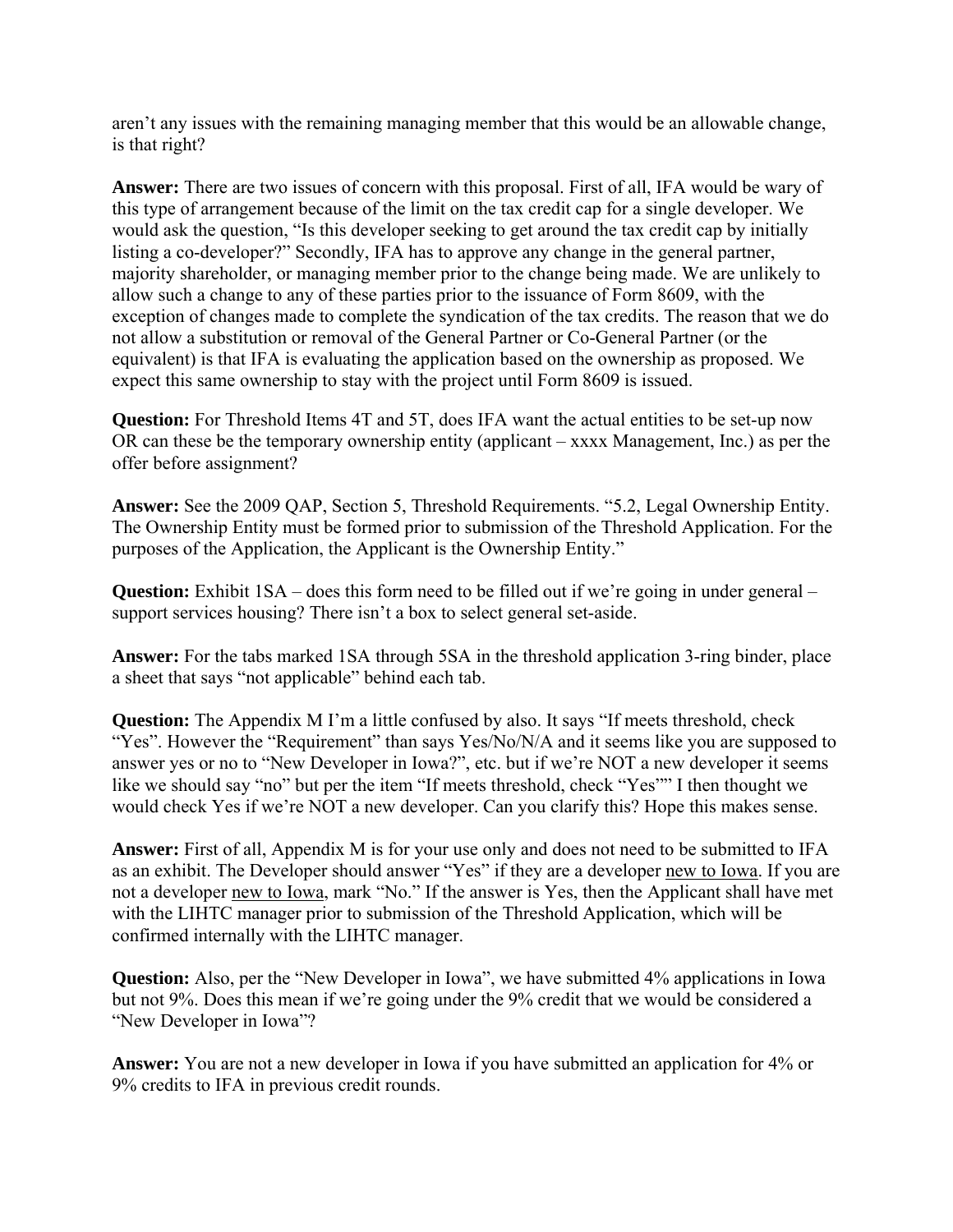**Question:** How is the percentage calculated for Scoring category Resident Profile, Category 1: Serves Lowest Income Residents?

**Answer:** # of units at or below  $40\%$  AMGI  $\div$  total number of units in project for which rent is charged (rent-restricted + market rate) =  $\%$  of units

**Question:** How is the percentage calculated for Scoring category Resident Profile, Category 2: Mixed Income Incentive?

**Answer:** # of units for which rent is charged that are market rate  $\div$  total number of units in project for which rent is charged (rent-restricted + market rate) =  $\%$  of units. On-site staff units for which market rate rent is charged must be subtracted from the total  $#$  of market rate units.

**Question:** How is the percentage calculated for Scoring category Building Characteristics Category 3: Projects that are Subsidized Project-Based Rental Assistance Projects?

**Answer:** # of units covered by a project-based rental assistance contract  $\div$  total number of units in project for which rent is charged (rent-restricted + market rate)  $\geq$  50%

**Question:** Would IFA like Appendix M to be completed and submitted or is it for our own information?

**Answer:** Appendix M and N are for the Applicant's information only and do not need to be submitted with the application as an exhibit. If you wish to submit either, place a tab and the document behind all of the exhibits in your application notebook.

**Question:** Section 5 of Exhibit 1S and Appendix G indicate "No minimum annual contribution has been established for the supportive services line item on the proforma." However, Section 4.7.4 says we must budget for \$150 per Tax Credit unit annually. What would IFA like?

**Answer:** IFA requires at least a \$150 contribution per LIHTC unit annually if the Applicant elects to submit Exhibit 1S for points consideration for Section 6, Resident Profile, Category 4.

**Question:** Appendix 1, Part J discusses Capital Needs Assessments. If the third-party to complete the report is proposed to be a member of the Development Team, IFA is supposed to approve that entity after the allocation of LIHTCs. "Building Characteristics Category 6" offers 15 points if a Capital Needs Assessment is submitted with the application for LIHTCs -- a timeframe that conflicts with IFA's timeline for approving a third-party who's a member of the Development Team. Is IFA available to approve such third-party candidates before the LIHTC application due date?

**Answer:** Submit the resume and qualifications of the development team member, who is an independent third party, that you are proposing to complete the capital needs assessment. IFA will respond as quickly as possible.

### **Questions and Answers as of September 16, 2008**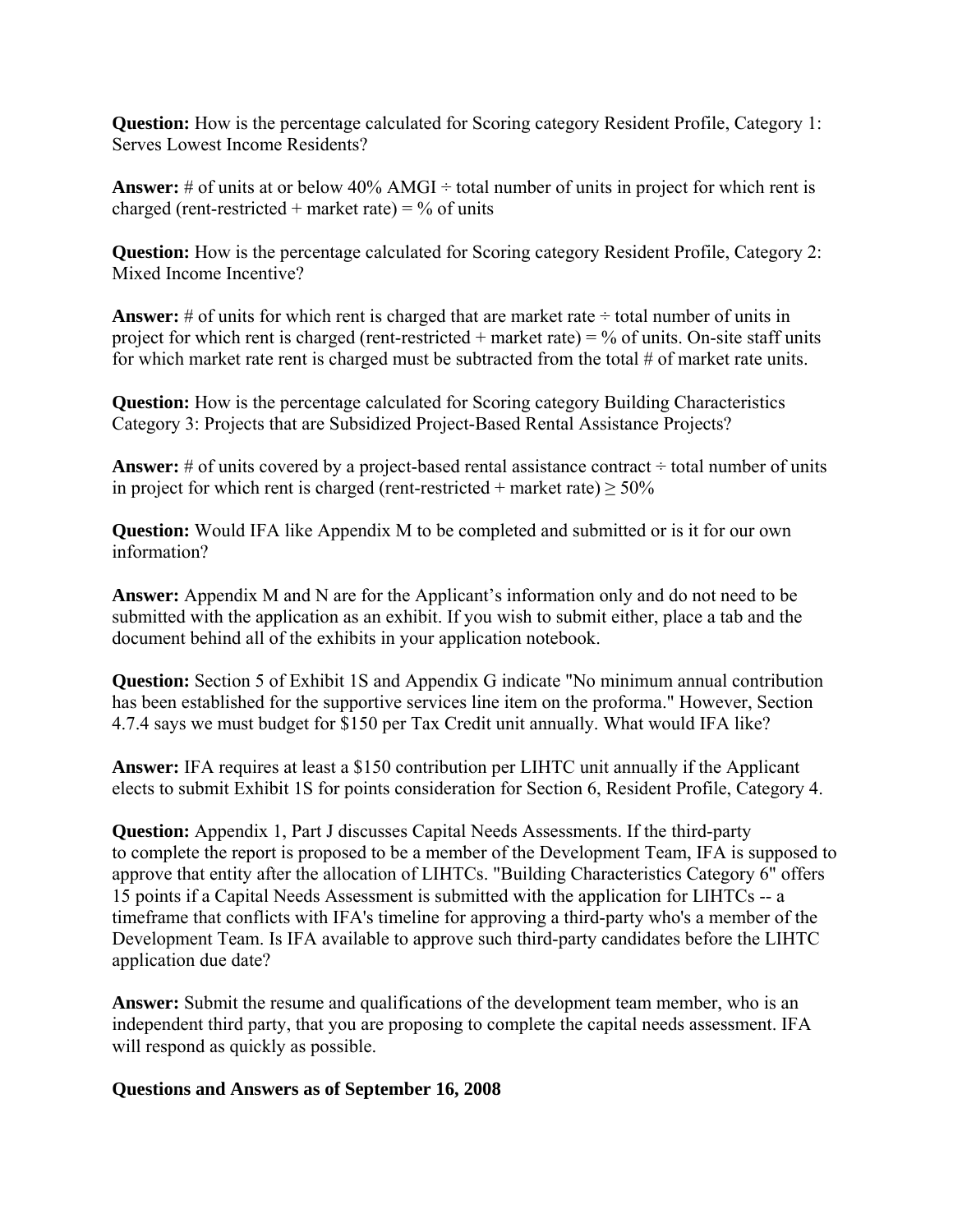**Question:** I plan to set aside a minimum of 25% of my proposed project's units for Special Needs. However, is it possible to have that 25% (example, 16 units) represented by not just one special need category? For example, I would prefer to have a commitment letter from multiple service providers that cover as many of the special needs as possible listed in the QAP. So the 16 units in aggregate are filled by special needs residents (example … 4 domestic violence, 6 frail elderly, 6 chemical dependence, etc …..)

**Answer:** While you could select more than one population, you must reserve units for the specific population, have a comprehensive service plan specific to each population, budget for each population, establish a marketing plan for each population, etc. For each population that you checked, you would need to meet all of the requirements of this section for each checked box. This particular scoring category is an all or nothing proposition - either 30 points or 0 points will be awarded. Therefore, if you leave out even one item for any of the selected targeted groups, you would not receive any points. This seems like a substantial risk to IFA staff and very difficult to successfully receive points with this approach.

**Question:** When is site control required by?

**Answer:** Site control is a requirement for the Threshold application. Please see the 2009 Second Amended QAP, Appendix 1 - Threshold Requirements for Building, Construction, Site and Rehabilitation. Section A of this Appendix 1 describes requirements for site control.

**Question:** Are the uses and ownership of the parts of the building that were not part of the Tax Credit project part of the LURA?

**Answer:** No.

**Question:** Could those portions of the development that were not part of the original LIHTC application and project be sold off condo-style?

#### **Answer:** Yes

**Question:** Could the developer come in with a second application as a phase two of the project as a LIHTC project?

**Answer:** Yes, so long as the "second" part of the building was not included in the first application's land description. This could be accomplished via the "condo-ing" of the building.

#### *I have a couple questions on the "rent reasonableness" scoring category.*

**Question:** I have a copy of HUD's Fair Market Rents for xxxxx County. To score in this category for the 2009 LIHTC application should I be using the rents from HUD's 2008 actual rents or their proposed 2009 rents?

**Answer:** Use the final 2009 FMR rents. They are now available.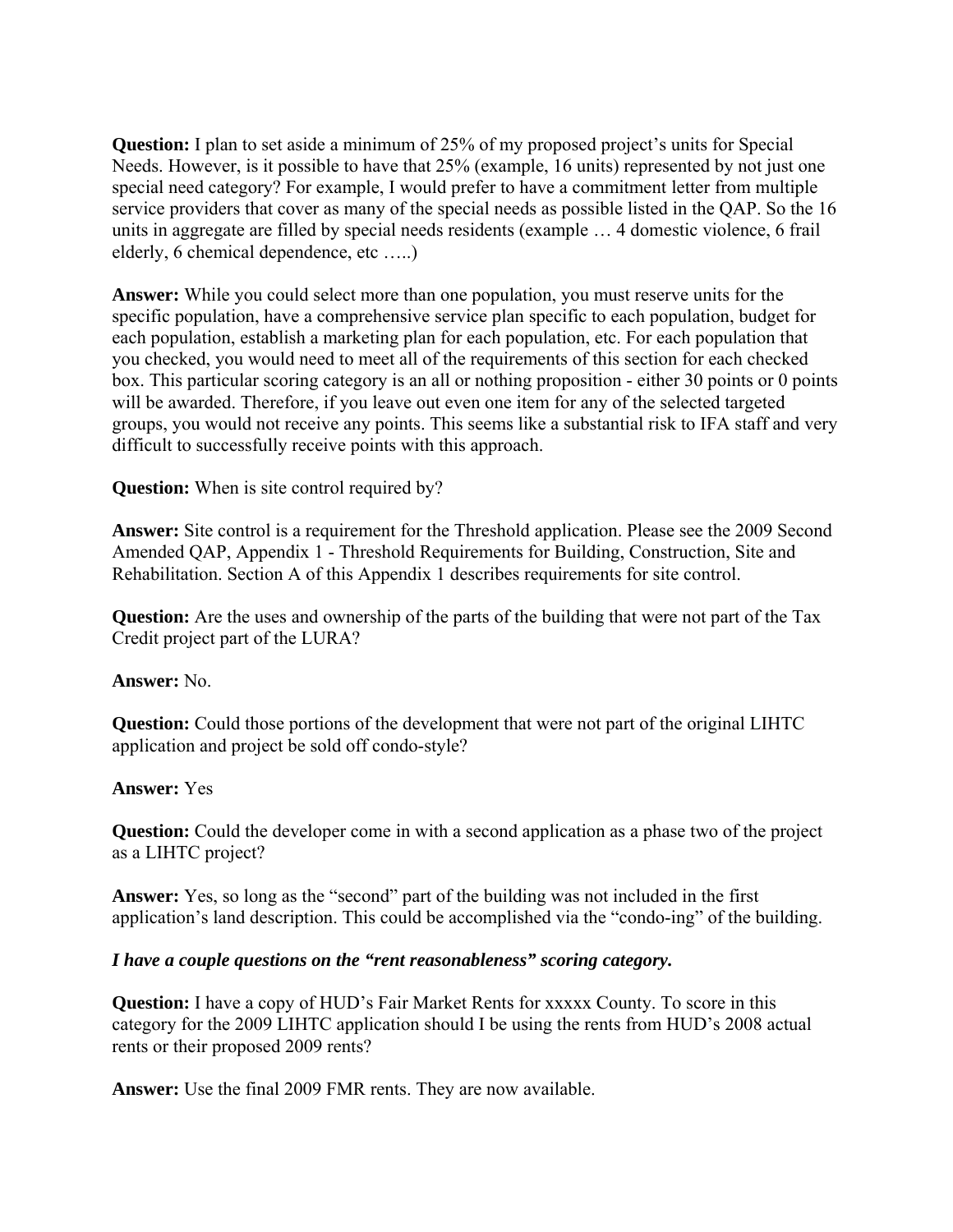**Question:** Do we need to include the utility allowance when comparing our LIHTC rents with the HUD rents?

**Answer:** Yes, the HUD Fair Market Rents are gross rents.

**Question:** Are there additional credits available for a project with a Community facility?

**Answer:** See QAP Section 7.2.1.

**Question:** Can you describe the order that the HOME funds will be awarded? My recollection is that in the past it went from the Service Enriched to the Assisted Living to the General set aside. With the modifications to the set asides, do you know how it will work this year? Is that described in the QAP somewhere?

**Answer:** Please contact IDED regarding any questions pertaining to HOME awards.

The order that LIHTC will be awarded this year are:

- 1. Nonprofit Set-Aside
- 2. General Pool Disaster Relief Counties (See Appendix D for list)
- 3. General Pool

**Question:** I'm wondering about the application of this 30% increase in eligible basis for disaster relief counties on the 4% credit side as I didn't see it addressed in Part B of the QAP. I thought this was just like the QCT adjustment and would apply to both 9% and 4% credits. Am I wrong in this analysis or did I just miss it in the QAP??

**Answer:** The 30% boost, as allowed by Housing and Economic Recovery Act of 2008, only applies to 9% LIHTC applicants that are awarded under the Disaster Relief Set-Aside. IFA will not apply the boost to 4% bond projects in the 2009 Second Amended QAP.

#### *I have the following questions about the ROSE program:*

**Question:** Does an application under the ROSE program compete during the normal application process with all our application filed? Some states have a separate set-aside for the rent-to-own program a priority during the normal application process.

**Answer:** There is no set-aside for the ROSE program. Applicants can receive 20 points for a bona fide long-term Iowa ROSE program (Section 6, Resident Profile, Category 4).

**Question:** Do all of the limits and requirements for an apartment complex apply (examples-building materials, intercom system for the entry, security system, community room, replacement reserves, and developer fee)?

**Answer:** All of the threshold requirements, including Section 4. Underwriting apply to all LIHTC applications. The threshold requirements for building, construction site, and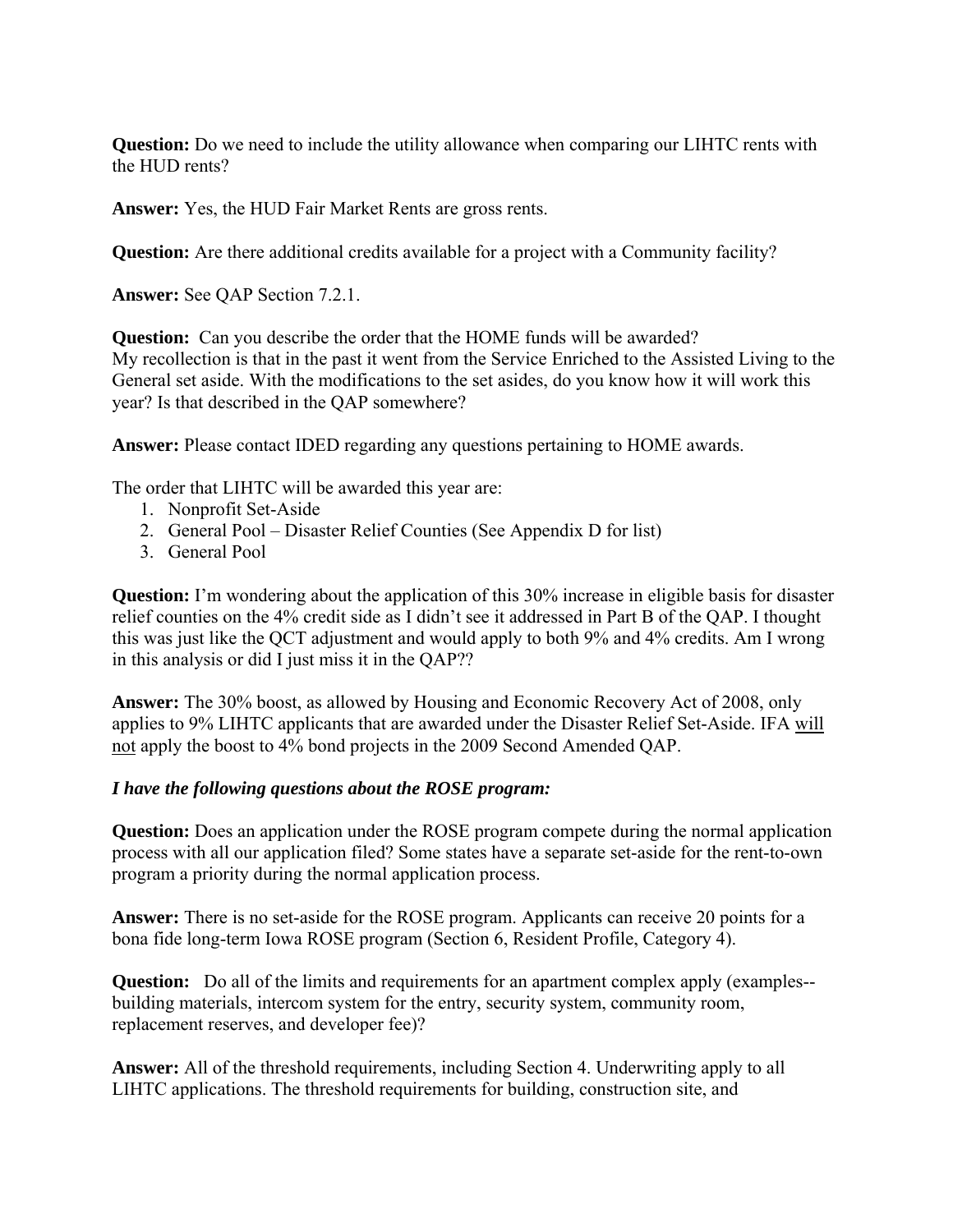rehabilitation are provided in Appendix 1 to the 2009 First Amended Qualified Allocation Plan. There are no requirements for an intercom system for the entry, security system, or community room in the threshold requirements.

**Question:** Does the \$50 per month payment to an escrow offset a portion of the replacement reserve requirement?

**Answer:** No.

**Question:** What can the \$50 per month escrow be spent on "for the purpose of securing homeownership"?

**Answer:** The following list, which is not inclusive, describes uses of the funds: down payment assistance; closing costs assistance; hardship credit assistance to assist in paying off hardship debt such as emergency medical bills, for credit qualification purposes; home improvement assistance to make repairs in order to purchase another home; moving expenses; and other expenses related to homeownership, as may be approved by the Sponsor.

**Question:** Every time a resident moves out do we then spread the accumulated \$50 per month escrow to the rest of the units, or do the funds stay with a specific unit?

Answer: The accumulated funds that are not spent "for the purpose of securing homeownership" when a tenant moves out is spread among the rest of the tenants at the time of the move out.

**Question:** If a home is not purchased by the resident, does the option to purchase the home fall to IFA?

**Answer:** No.

**Question:** Are there designated or approved Housing Counselors?

**Answer:** No, but IFA would encourage the use of Housing Counselors who have obtained certification through the Iowa Home Ownership Education Program (IHOEP). For information about IHOEP certification, go to<http://www.ihoep.com/>

**Question:** Do the units have to include a full basement?

**Answer:** No.

**Question:** Are there any limits on the cost of the houses?

**Answer:** Limits on costs are established in Section 4.9. The maximum Tax Credit that will be awarded to any one project is \$3,000,000.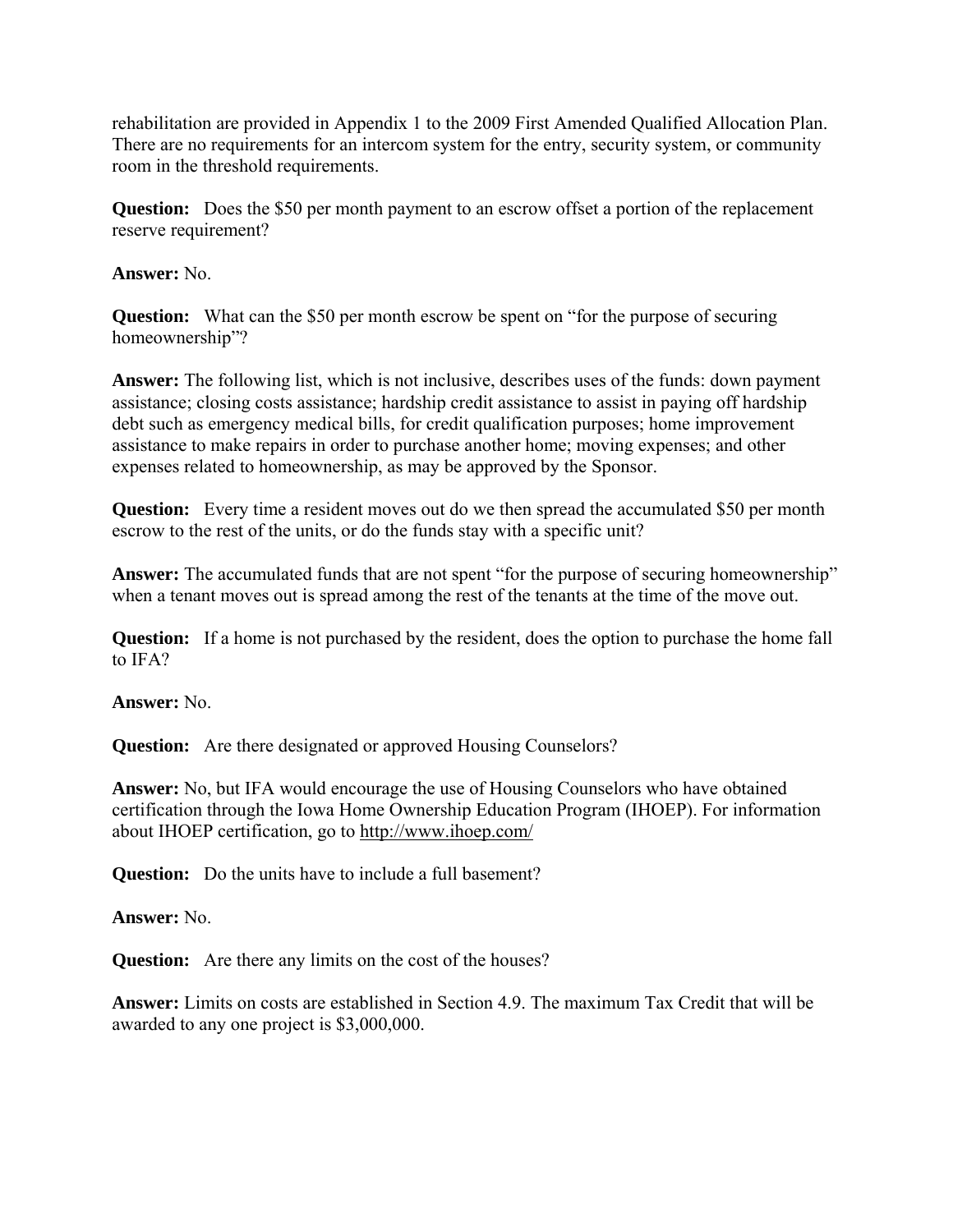**Question:** Are there any restrictions on building components of the houses offsite? We are working with a contractor who will use component type walls built off site to develop the homes. The house will be stick built, but not entirely built on site.

**Answer:** IFA does not require all building components to be built on site. IFA does require that final plans and specifications must be submitted to IFA, and that those plans and specifications must be prepared by an engineer or architect licensed to do work in Iowa. The IFA construction analyst must be able to complete all construction inspections (for example, prior to sheet rock cover). However, that inspection can be completed at the factory. Please specify the location of the factory in the application.

**Question:** Are these points awarded for building more 3 bedroom units than 2 bedroom units?

**Answer:** No.

**Question:** Do all of the units have to be 100% handicapped accessible, or just a portion of the total number of units?

**Answer:** See Appendix 1, G. Minimum Development Characteristics, 18. Handicap Accessibility.

**Question:** Can the purchase price be adjusted if there are inadequate reserves to make all of the repairs at the end of the 15 year initial compliance period?

**Answer:** At the end of the 15 year Compliance Period, the Owner must provide IFA documentation illustrating how the purchase price is being determined.

**Question:** Can we use today's interest rate and utility costs to estimate what the mortgage payment might be 15 years from now, as we have no idea what the actual rate maybe, or the cost of utilities in 15 years?

**Answer:** At the end of the 15 year Compliance Period, the Owner must provide IFA documentation illustrating how the purchase price is being determined.

**Question:** Do the 2 bedroom and 3 bedroom rent limits apply to a single family house?

**Answer:** Yes.

**Question:** Are there additional points awarded for including an attached garage?

**Answer:** No.

**Question:** Just how far can we go to force residents to attend the required quarterly classes?

**Answer:** Tenants are required to sign the Participation Contract for Iowa Rose Program. Section E of that contract allows the Sponsor to specify what circumstances terminate or nullify the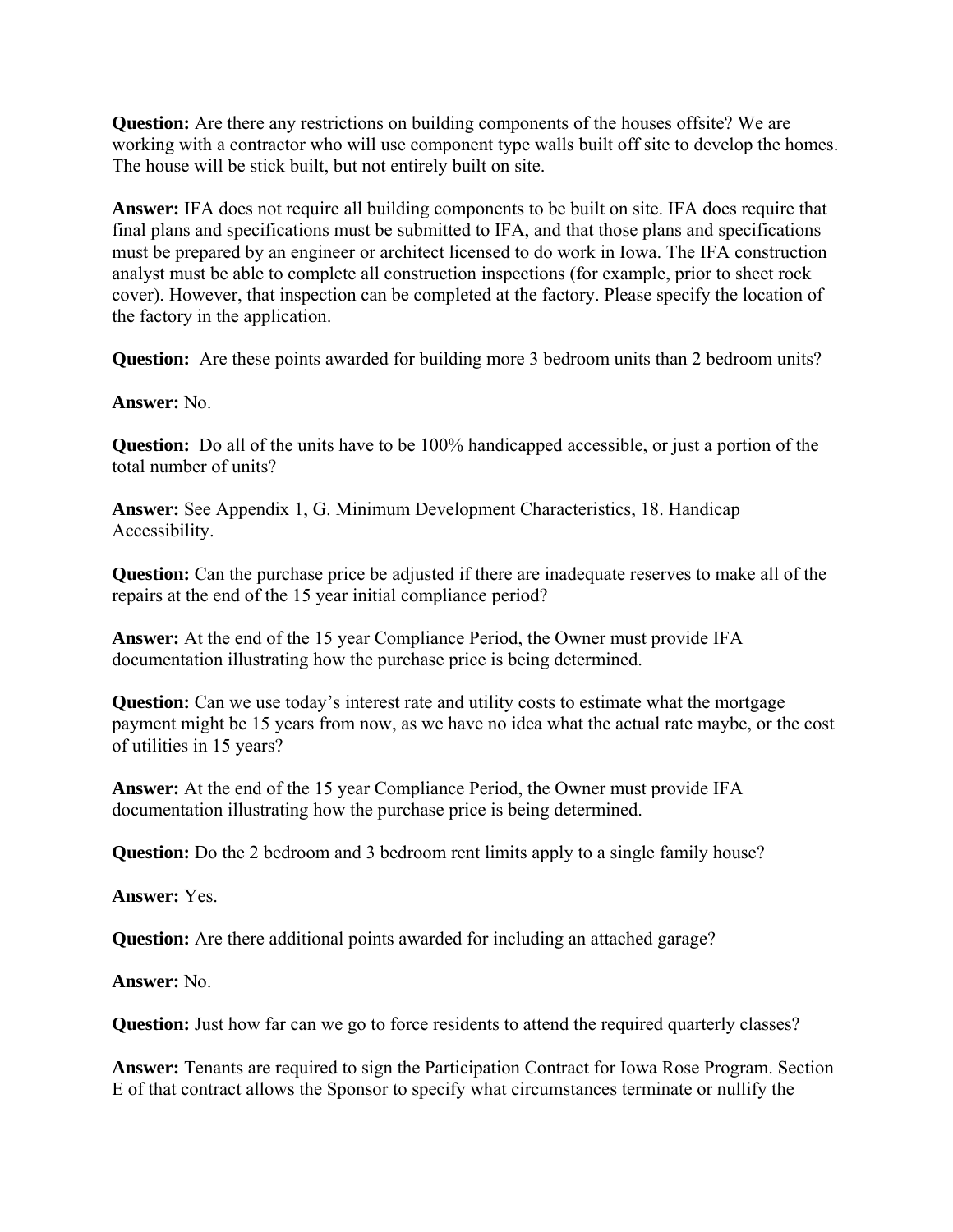agreement. In addition, the Owner cannot violate the Uniform Residential Landlord and Tenant Law (Chapter 562A, the Code of Iowa).

## *These questions were submitted at the September 11, 2008 Developer Application Workshop:*

**Question:** Does the funding commitment from the city or county need to be provided with the Threshold Application?

**Answer:** Exhibit 7T of the Threshold Application requires that a commitment letter must be provided for all sources listed on the Threshold Application, including a funding commitment from a city or a county.

In addition, the city or county may need to complete Exhibit 5S.

The amount listed in Exhibit 5S should be the same as the amount listed in Section 15. Sources of Funds in the Application. If it does not, provide reason for difference.

**Question:** Define what is required for "plans and specifications" for Exhibit 9B.

**Answer:** Preliminary plans and specifications required of LIHTC Applicants are:

### Preliminary Plans:

A 1/8-inch scale preliminary foot print of each proposed building that contains the following:

- All rooms are to be clearly labeled as to their use (i.e. exercise room, computer learning center, manager's office, library, craft room, maintenance room, dining room, storage units, laundry room, etc.)
- Building units are to clearly show all living rooms, bedrooms, bathrooms, and kitchens, and the rooms need to be labeled as such
- Provide the square footage of each unit, and each room in the building
- Clearly show which units are handicapped accessible

# Preliminary Specifications:

A description of the following systems with a maximum of 50 words explaining each system:

- Heating system
- Air conditioning system
- Plumbing system
- Sprinkler system
- Fire Alarm system
- Smoke detection
- Emergency lighting system
- Security system, if provided
- Heat recovery ventilation system, if provided

**Question:** Can the cost of a market study for an additional source of funding, performed for the current project application, be included in the allowable soft costs?